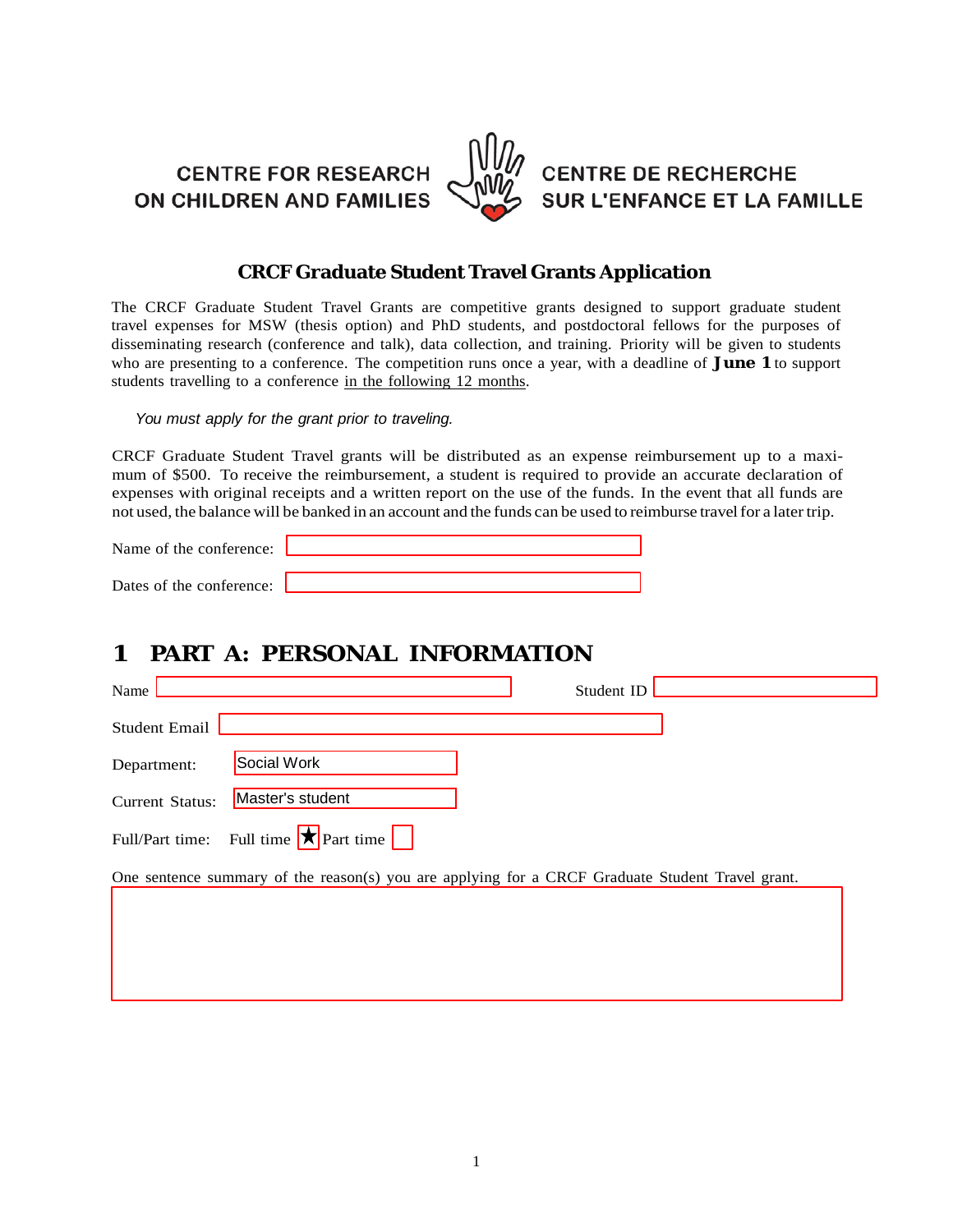Please check off that all the required elements are completed and the appropriate documents are included with the application:

| <b>PART B:</b> Applicant statement<br>PART C: Budget, other sources of funding, and signature<br>PART D: Supervisor Declaration and signature<br>Conference or training information (if applicable)<br>Confirmation of paper acceptance (if applicable)<br>Evidence of activities to be undertaken (if applicable) | <b>PART A: Personal information</b> |
|--------------------------------------------------------------------------------------------------------------------------------------------------------------------------------------------------------------------------------------------------------------------------------------------------------------------|-------------------------------------|
|                                                                                                                                                                                                                                                                                                                    |                                     |
|                                                                                                                                                                                                                                                                                                                    |                                     |
|                                                                                                                                                                                                                                                                                                                    |                                     |
|                                                                                                                                                                                                                                                                                                                    |                                     |
|                                                                                                                                                                                                                                                                                                                    |                                     |
|                                                                                                                                                                                                                                                                                                                    |                                     |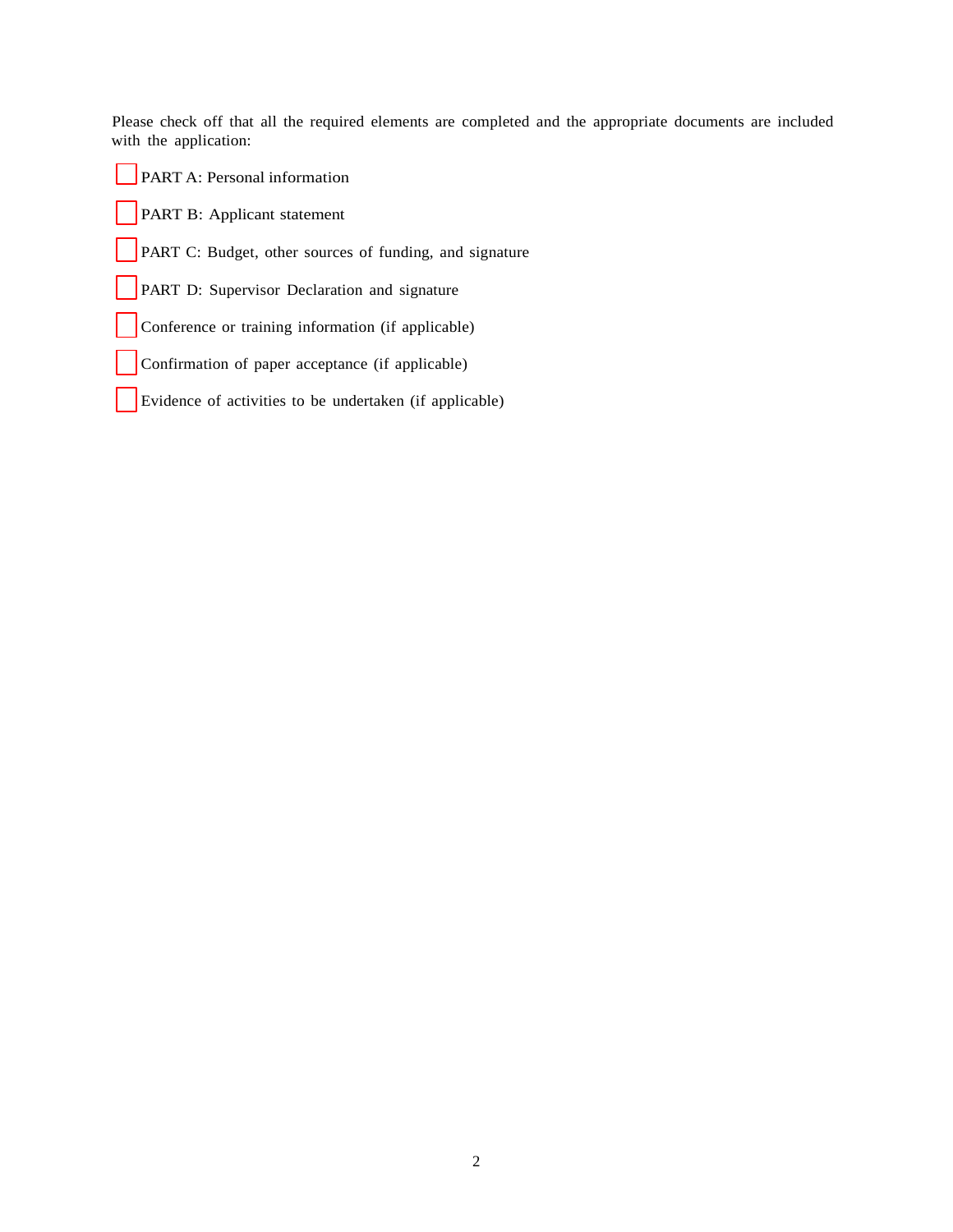## **2 PART B: APPLICANT STATEMENT**

### **2.1 REASON FOR TRAVEL**

In this section, the applicant is expected to justify the relevance of traveling in order to undertake the specified activity. This can include, but is not restricted to, a demonstration of the rationale and objective(s) of the funding request; a description of the activity for which support is requested; the anticipated outcomes, benefits, and size of the target audience for the funding request.

#### **2.2 ACTIONS UNDERTAKEN TO FUND THIS OPPORTUNITY**

In this section, the applicant is expected to indicate if applications to other funds have been made, and in the negative, present an explanation as to why it was not possible or feasible. This can include, but is not restricted to, the presentation of actions undertaken to find relevant sources of funding and the demonstration of ineligibility according to the selection criteria of the potential other funding sources.

Did you apply to others funds? Yes  $N_o$ 

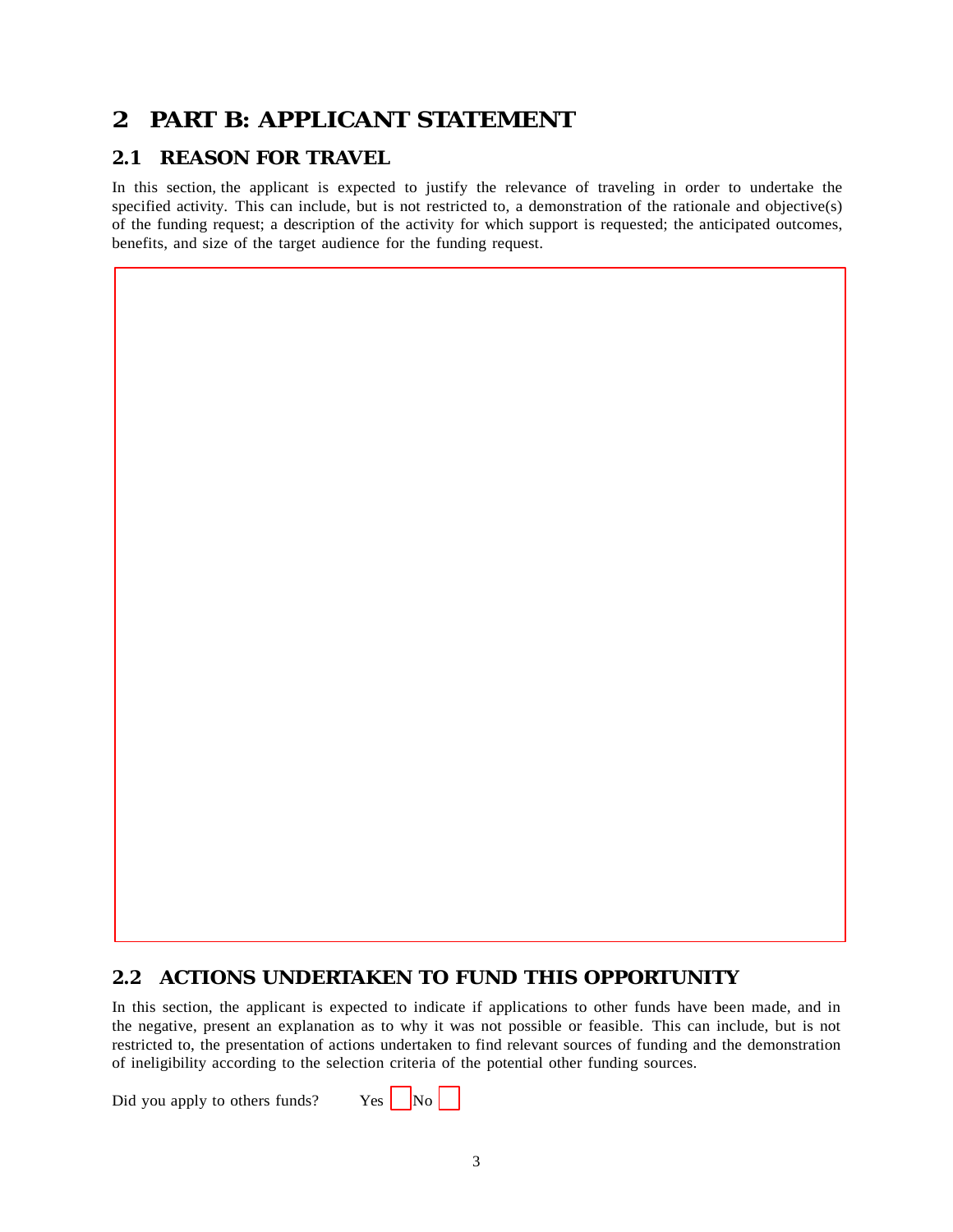- If Yes, please move to Part C. If the fund has been awarded, please provide details in Part C below.
- If No, please explain why you did not or could not apply to other sources of funding:

# **3 PART C: BUDGET DETAIL**

## **3.1 Lodging expenses**

| $\times$ Cost per night in \$ CAD<br># of nights |  |  |  |
|--------------------------------------------------|--|--|--|
|--------------------------------------------------|--|--|--|

## **3.2 Registration expenses**

 $\int$ 

## **3.3 Subsistence fees**

|                   | According to McGill standards daily per diem – \$54 in Canada, \$70 outside Canada. |  |          |  |
|-------------------|-------------------------------------------------------------------------------------|--|----------|--|
| # of days $\vert$ | $\vert \times$ Daily per diem \$ CAD $\vert \cdot \vert$                            |  | $I =$ \$ |  |

## **3.4 Transportation expenses**

| Car: $$0.55/km \times$ |  | $km$ (total distance) = \$ |  |  |
|------------------------|--|----------------------------|--|--|
|------------------------|--|----------------------------|--|--|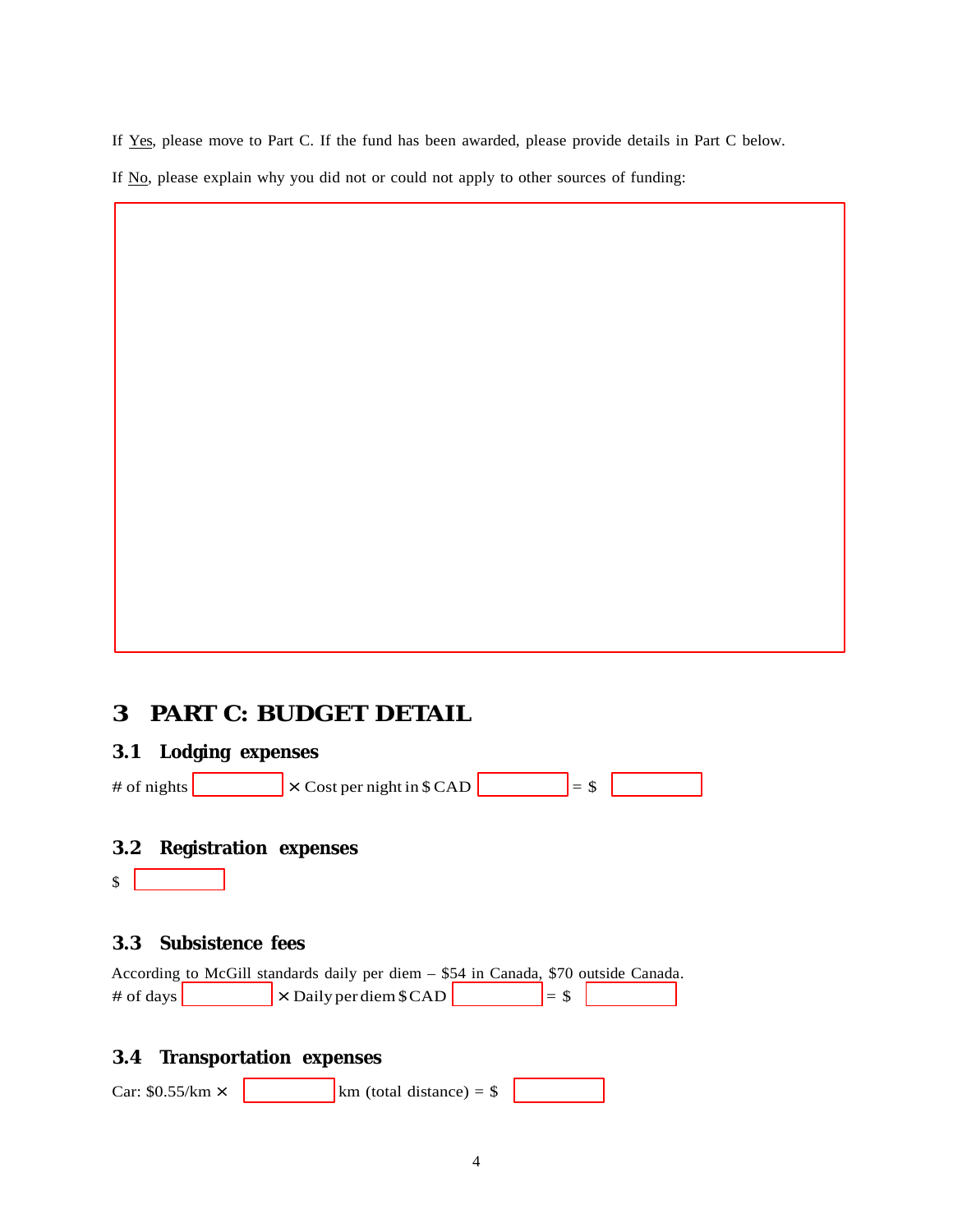|            | 3.5 Presentation expenses |  |  |
|------------|---------------------------|--|--|
| Train: \$  |                           |  |  |
| Flight: \$ |                           |  |  |
| Bus:       | - \$                      |  |  |

| Photocopies: $\#$ of pages | $\vert \times$ Cost per page \$ | $' = 3$ |  |
|----------------------------|---------------------------------|---------|--|
| Poster fees:               |                                 |         |  |

#### **I AGREE TO PROVIDE AN HONEST AND ACCURATE ACCOUNTING OF MY EX-PENSES.**

| $\sim$<br>------<br>Signature: | )ate<br>$\sim$ 0.00 |
|--------------------------------|---------------------|
|                                |                     |

## **3.6 OTHER SOURCES OF FUNDING (applied for and received)**

| Grant name:       |  |
|-------------------|--|
| Amount awarded: [ |  |

# **4 PART D: SUPERVISOR DECLARATION**

Please provide your assessment of the importance of the proposed travel and any details of department or grant travel funds available to the student.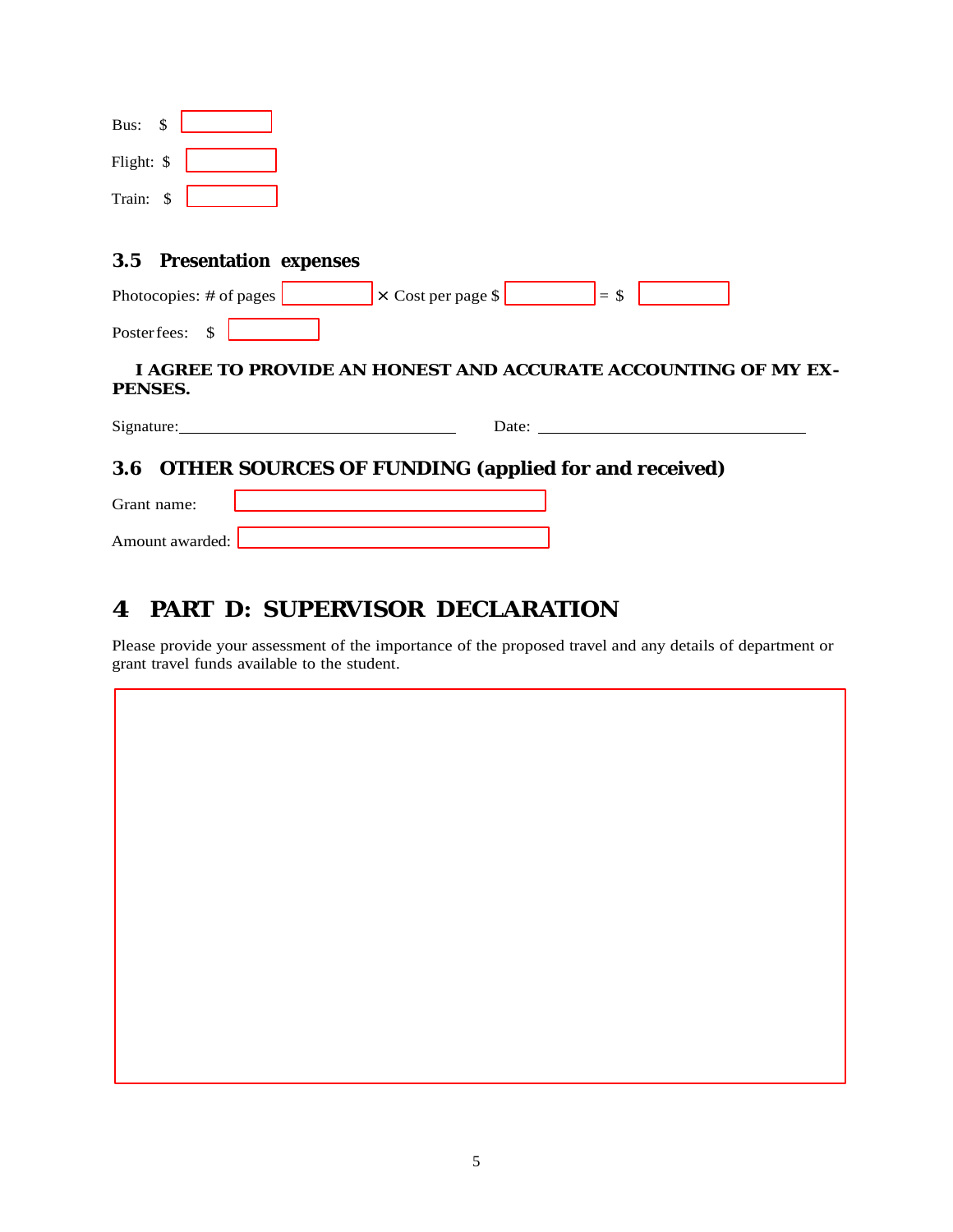I certify that the above information is true to the best of my knowledge.

I fully endorse the application of the above named student for the CRCF Graduate Student Travel Grants.

| Name of supervisor (please print): $\vert$ |       |  |  |
|--------------------------------------------|-------|--|--|
| Department:                                |       |  |  |
| Signature:                                 | Date: |  |  |
| <b>ATTACHMENTS TO INCLUDE:</b>             |       |  |  |

Conference training/training information (if applicable)

|  | Confirmation of acceptance (if applicable) |
|--|--------------------------------------------|
|  |                                            |

## PLEASE KEEP A COPY OF YOUR APPLICATION AND SEND THE ORIGINAL TO:

Pamela Weightman [Pamela.weightman@mcgill.ca](mailto:Pamela.weightman@mcgill.ca) Centre for Research on Children and Families 550 Sherbrooke Ouest Suite #100, Tour Est Montreal, Quebec H3A 1B9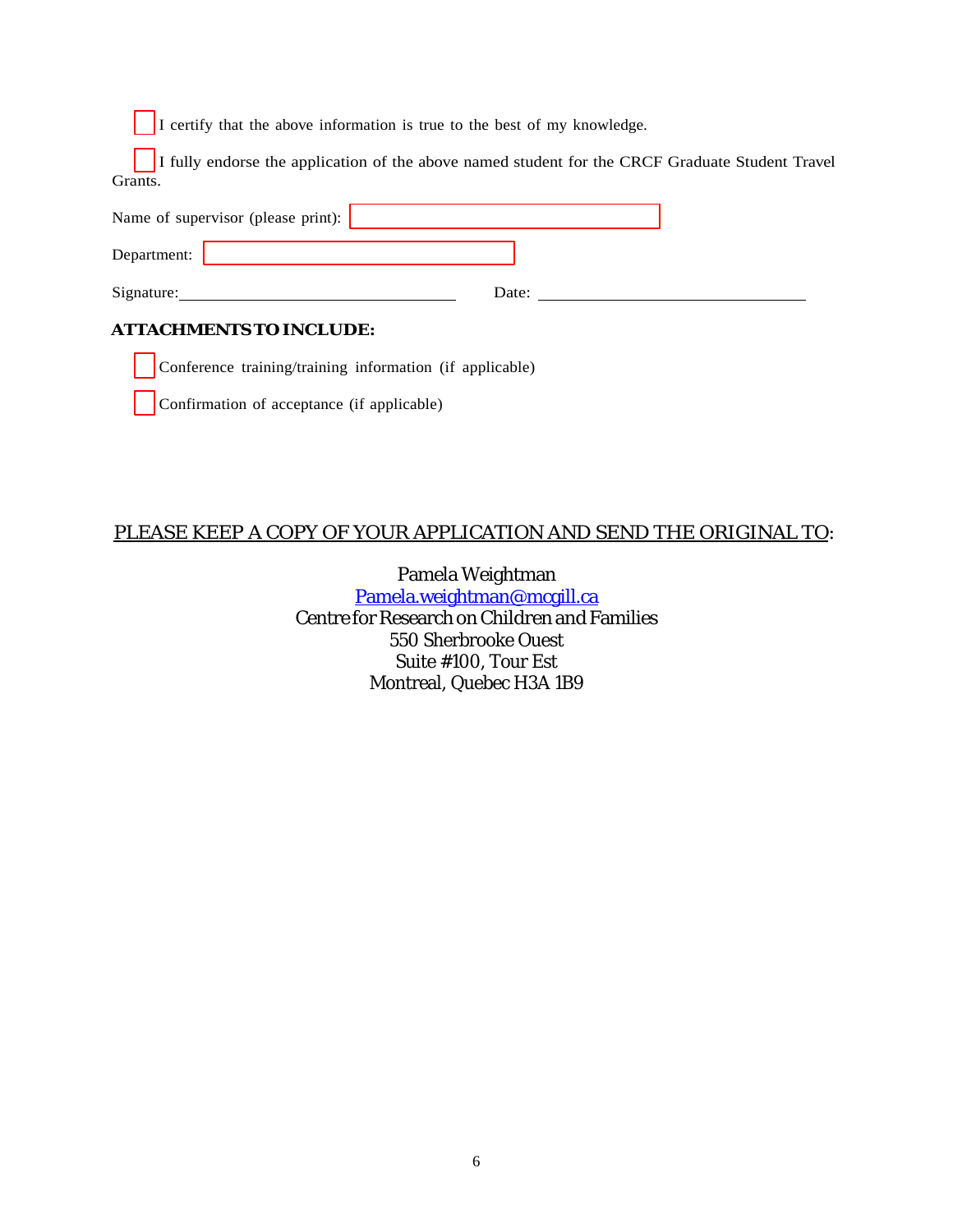## **5 CRCF Graduate Student Travel Grants Information Sheet**

## **ELIGIBITY CRITERIA:**

This fund is accessible to graduate students:

- Full or part time Master students (thesis option), PhD. students, or postdoctoral fellow.
- *•* Supervised by a member of the CRCF.
- *•* Priority will be given to applicants presenting their own research/data to a conference.
- *•* The maximum amount granted is \$500.

Nevertheless, priority will be given to students who

- *•* are ineligible to other McGill university travel funds (e.g. because of student status, or the nature of the travel), AND/OR
- have shown efforts in fi appropriate funding for their opportunity by either
	- 1. fi andapplyingtocomplementarysourcesoffunding,or
	- 2. demonstrating that no other sources of funding exist for their project.

**ELIGIBLE EXPENSES** include travel, food, lodging, conference registration, and research photocopies. It is strongly suggested to share car transportation and/or lodging expenses with other students attending/presenting at the same conference. If sharing of expenses is expected, please submit demands conjointly in order to consider the budget adjustment that will be required.

DECISIONS CONCERNING THE GRANTS WILL BE MADE WITHIN 3 WEEKS OF THE APPLICATION DEADLINE BY A CRCF COMMITTEE COMPRISED OF A MINIMUM OF 3 MEMBERS.

## **EVALUATION CRITERIA**

- Justification of the relevance and necessity for travel.
- *•* Relevance and relation of the project to the CRCF objectives of attending to the needs of children and families.
- Quality of the proposal.